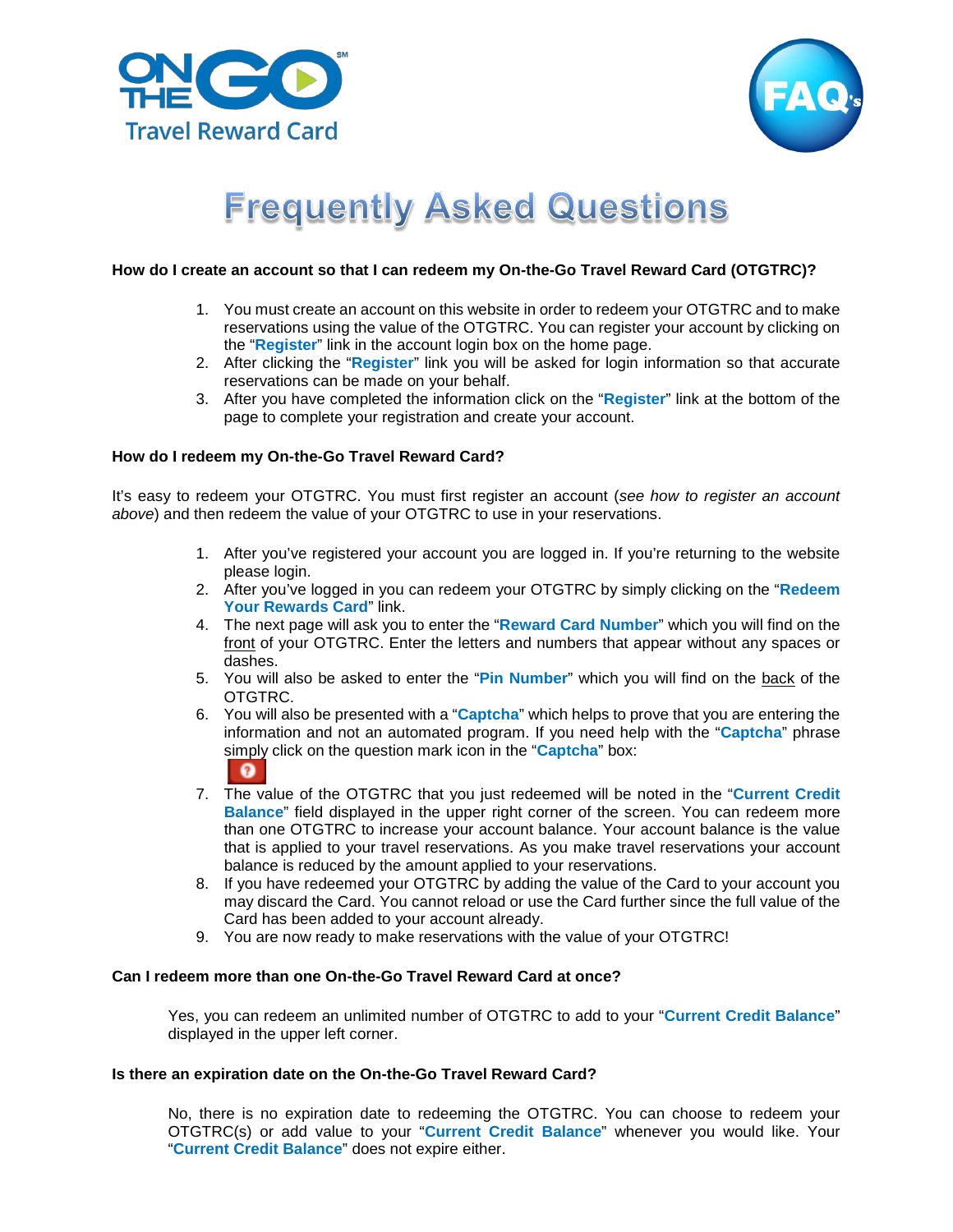# **How do I make travel reservations?**

- 1. Please register your account (*see above*) and then redeem the value of any OTGTRC cards (*see above*) that you would like to use for your travel reservations first.
- 2. When you are ready to make your travel arrangements login to your account.
- 3. After you've logged into your account, simply click on the "**I'm ready to book my travel**" link on the homepage.
- 4. Your "**Current Credit Balance**" will appear on the next screen (*you can also view it in the top right corner from any screen on the website*).
- 5. You will be asked to confirm your understanding of the Terms and Conditions of using the site by clicking on a button at the beginning of the text. After clicking on this button the button on the lower right of the text called "**Book Travel**" will fully display (i.e. will not be grayed out).
- 6. Click on the "**Book Travel**" link and you will be connected to the reservation site where you can research and book hotel, airline, and rental car reservations. Simply follow the instructions provided on the website to complete your reservations.
- 7. If your travel reservations exceed your "**Current Credit Balance**" you will be prompted on the reservation site to enter a credit card to cover the overage charges.
- 8. Your travel reservations will be confirmed to the email address that you registered to your account.
- 9. Please note that prepaid reservations made through the [www.OTGtravelGC.com](http://www.otgtravelgc.com/) website are non-refundable.

#### **What types of reservations can I make?**

You can make hotel, airline ticket, and rental car reservations with the OTGTRC. You can make additional reservations using your OTG Credit balance and you can now choose to select how much of the OTG Credit Balance you use for each reservation. You can purchase additional reservations beyond the OTG Credit Balance by simply providing a credit card for any overage amount. You will be presented the option to pay for your reservation(s) with your OTG Credit Balance or a credit card of your choosing at the end of the reservation process.

#### **How will my reservation be confirmed?**

All reservations that you make on the website are confirmed to the email address you registered.

## **Why is a credit card required to book a travel reservation beyond my OTG Credit Balance?**

You have the option to use your own credit card to pay for any overage costs not covered by your "**Current Credit Balance**". For example, if your "**Current Credit Balance**" is \$300 and you make a reservation that costs \$350, the difference (or overage) of \$50 will be charged to your personal credit card at the end of the reservation process.

#### **Can I continue to book travel reservations if my account balance is zero?**

Yes, you can use your [www.RedeemORC.com](http://www.redeemorc.com/) account to book travel even if your "**Current Credit Balance**" is zero. Any charges for your reservations would simply be placed on the personal credit card that you use at the end of the reservation process.

#### **How can I change my account password?**

If you need to change your account password or update your account information please contact us at [Support@RedeemORC.com](mailto:Support@RedeemORC.com) or call us (toll-free) at **1-888-995-1281**. This procedure is used to protect your account information from unauthorized use by others.